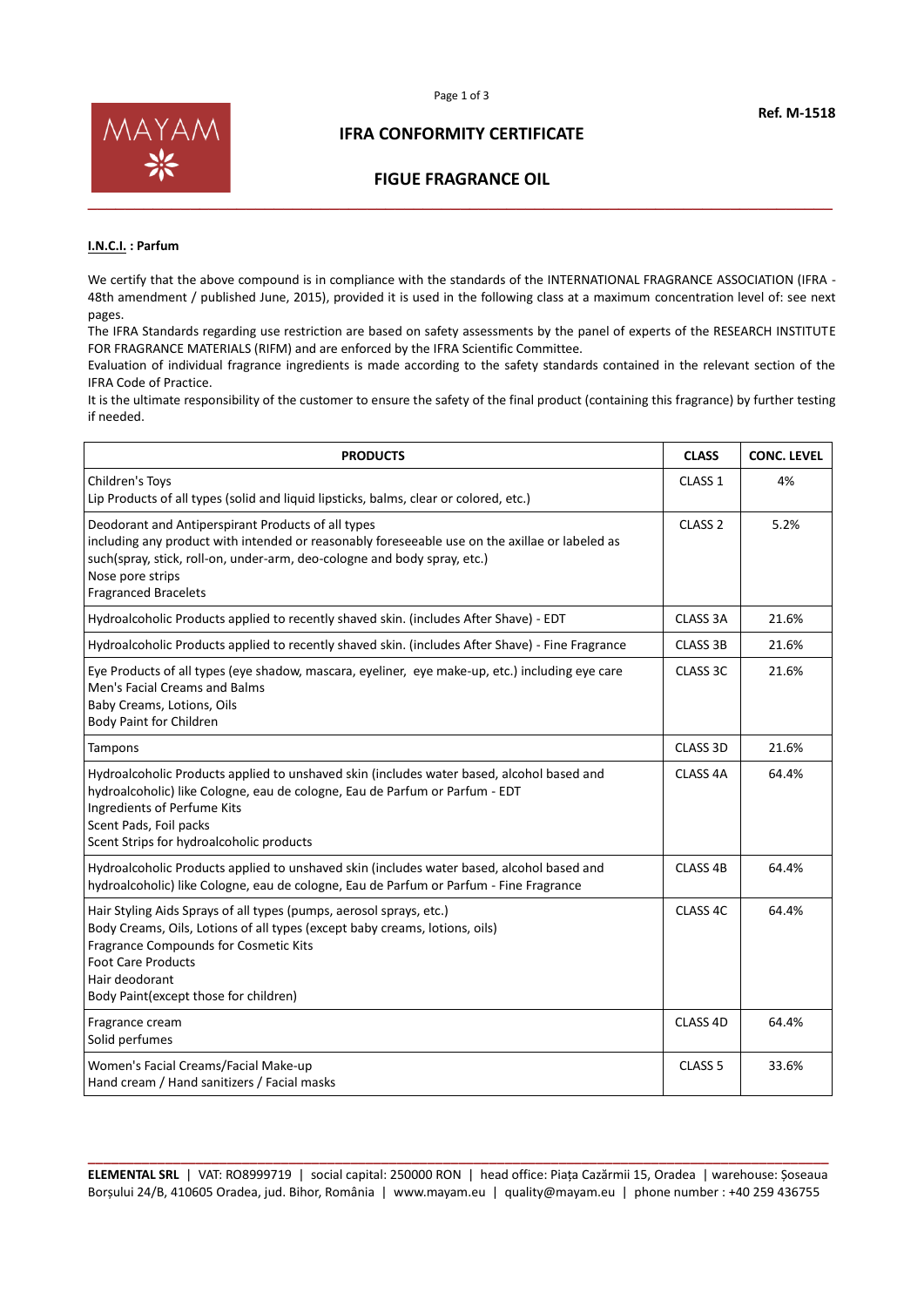

#### **IFRA CONFORMITY CERTIFICATE**

## **FIGUE FRAGRANCE OIL**

| Baby Powder and Talc<br>Hair permanent and other hair chemical treatments (e.g. relaxers) but not hair dyes<br>Wipes or Refreshing Tissues for Face, Neck, Hands, Body<br>Wipes or Refreshing Tissues for Face, Neck, Hands, Body<br>Dry Shampoo or Waterless Shampoo                                                                                                                                                                                                                                                                                                                |                                         |                      |
|--------------------------------------------------------------------------------------------------------------------------------------------------------------------------------------------------------------------------------------------------------------------------------------------------------------------------------------------------------------------------------------------------------------------------------------------------------------------------------------------------------------------------------------------------------------------------------------|-----------------------------------------|----------------------|
| Mouthwash, including Breath Sprays / Toothpaste                                                                                                                                                                                                                                                                                                                                                                                                                                                                                                                                      | CLASS <sub>6</sub>                      | 100%                 |
| Intimate Wipes / Baby Wipes<br>Insect Repellent (intended to be applied to the skin)                                                                                                                                                                                                                                                                                                                                                                                                                                                                                                 | <b>CLASS 7AB</b>                        | 10.8%                |
| Make-up Removers of all types (not including face cleansers)<br>Hair Styling Aids Non-Spray of all types (mousse, gels, leave-in conditioners, etc.)<br>Nail Care<br>Powders and talcs (not including baby powders and talcs)                                                                                                                                                                                                                                                                                                                                                        | <b>CLASS 8A</b>                         | 80%                  |
| Hair Dyes                                                                                                                                                                                                                                                                                                                                                                                                                                                                                                                                                                            | <b>CLASS 8B</b>                         | 80%                  |
| Conditioner (Rinse-Off)<br>Liquid Soap<br>Shampoos of all types (including baby shampoos)<br>Face Cleansers of all types (washes, gels, scrubs, etc.)<br>Shaving Creams of all types (stick, gels, foams, etc.)<br>Depilatory creams<br>Body Washes of all types (including baby washes) and<br>Shower Gels of all types<br>Bar Soap (Toilet Soap)<br>Bath Gels, Foams, Mousses, Salts, Oils and Other Products<br>added to bathwater<br>Feminine hygiene pads, liners<br>Toilet paper<br>Wheat bags<br><b>Facial tissues</b><br><b>Napkins</b><br>Paper towels                      | CLASS 9A<br><b>CLASS 9B</b><br>CLASS 9C | 100%<br>100%<br>100% |
| Other Aerosols (incl. air freshener sprays and air freshener pump sprays, but not including<br>deodorants/antiperspirants, hair styling aids sprays)                                                                                                                                                                                                                                                                                                                                                                                                                                 |                                         |                      |
| Handwash Laundry Detergents of all types including concentrates<br>Fabric Softeners of all types including fabric softener sheets<br>Household Cleaning Products, Other Types (fabric cleaners, soft surface cleaners, carpet cleaners,<br>etc.)<br>Machine Wash Laundry Detergents (liquids, powders, tablets, etc.) including laundry bleach and<br>concentrates<br>Hand Dishwashing Detergent including concentrates<br>Hard Surface Cleaners of all types (bathroom and kitchen cleansers, furniture polish, etc.)<br>Shampoo for pets<br>Dry cleaning kits<br>Toilet seat wipes | CLASS 10A                               | 100%                 |
| <b>Diapers</b><br>Toilet seat wipes                                                                                                                                                                                                                                                                                                                                                                                                                                                                                                                                                  | CLASS 10B                               | 100%                 |

**\_\_\_\_\_\_\_\_\_\_\_\_\_\_\_\_\_\_\_\_\_\_\_\_\_\_\_\_\_\_\_\_\_\_\_\_\_\_\_\_\_\_\_\_\_\_\_\_\_\_\_\_\_\_\_\_\_\_\_\_\_\_\_\_\_\_\_\_\_\_\_\_\_\_\_\_\_\_\_\_\_\_\_\_\_\_\_\_\_\_\_\_\_\_\_\_ ELEMENTAL SRL** | VAT: RO8999719 | social capital: 250000 RON | head office: Piața Cazărmii 15, Oradea | warehouse: Șoseaua Borșului 24/B, 410605 Oradea, jud. Bihor, România | www.mayam.eu | quality@mayam.eu | phone number : +40 259 436755